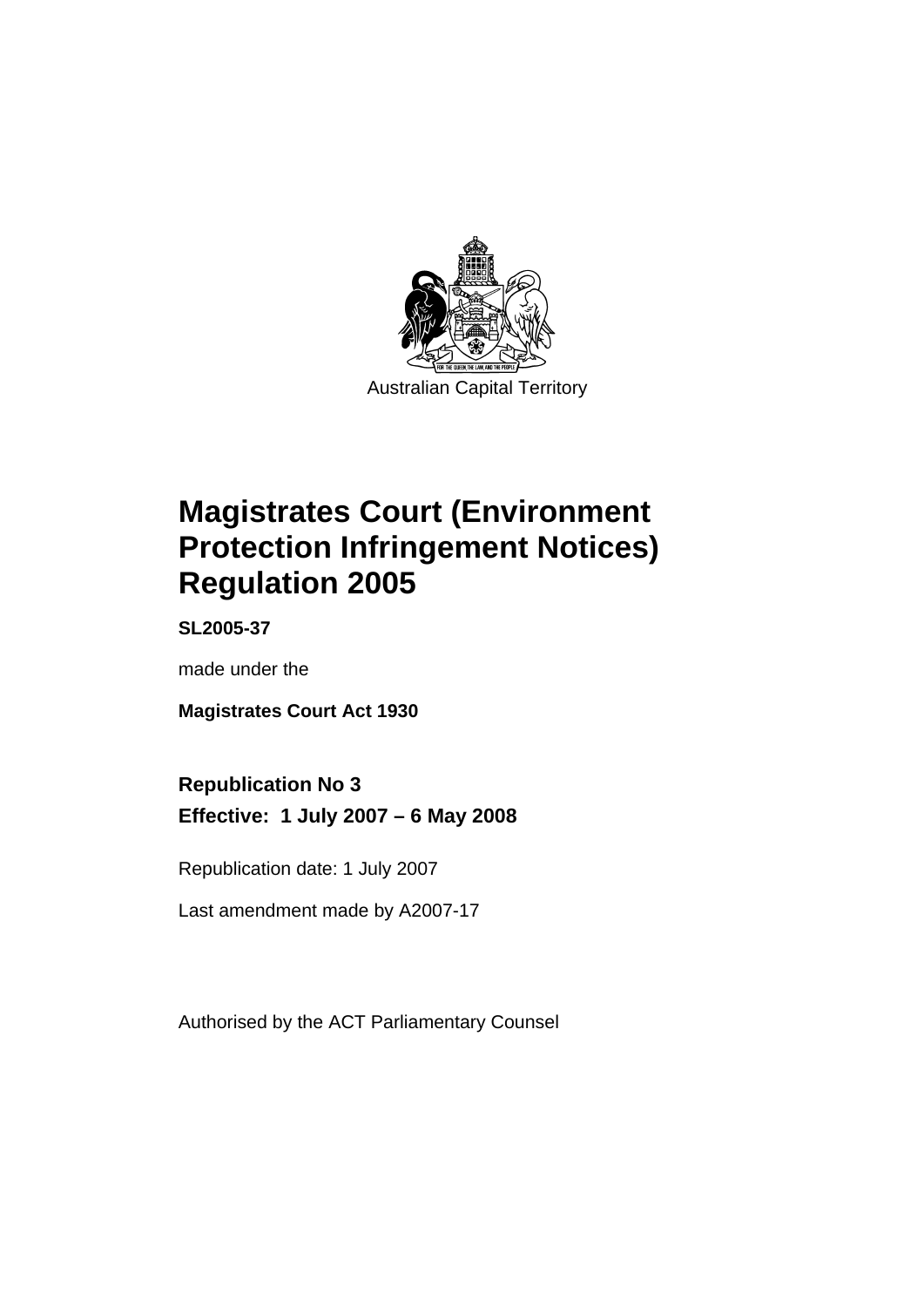### **About this republication**

#### **The republished law**

This is a republication of the *Magistrates Court (Environment Protection Infringement Notices) Regulation 2005*, made under the *[Magistrates Court Act 1930](#page-4-0)* (including any amendment made under the *Legislation Act 2001*, part 11.3 (Editorial changes)) as in force on 1 July 2007*.* It also includes any amendment, repeal or expiry affecting the republished law to 1 July 2007.

The legislation history and amendment history of the republished law are set out in endnotes 3 and 4.

#### **Kinds of republications**

The Parliamentary Counsel's Office prepares 2 kinds of republications of ACT laws (see the ACT legislation register at www.legislation.act.gov.au):

- authorised republications to which the *Legislation Act 2001* applies
- unauthorised republications.

The status of this republication appears on the bottom of each page.

#### **Editorial changes**

The *Legislation Act 2001*, part 11.3 authorises the Parliamentary Counsel to make editorial amendments and other changes of a formal nature when preparing a law for republication. Editorial changes do not change the effect of the law, but have effect as if they had been made by an Act commencing on the republication date (see *Legislation Act 2001*, s 115 and s 117). The changes are made if the Parliamentary Counsel considers they are desirable to bring the law into line, or more closely into line, with current legislative drafting practice.

This republication includes amendments made under part 11.3 (see endnote 1).

#### **Uncommenced provisions and amendments**

If a provision of the republished law has not commenced or is affected by an uncommenced amendment, the symbol  $\mathbf{U}$  appears immediately before the provision heading. The text of the uncommenced provision  $\overline{or}$  amendment appears only in the last endnote.

#### **Modifications**

If a provision of the republished law is affected by a current modification, the symbol  $\mathbf{M}$ appears immediately before the provision heading. The text of the modifying provision appears in the endnotes. For the legal status of modifications, see *Legislation Act 2001*, section 95.

#### **Penalties**

The value of a penalty unit for an offence against this republished law at the republication date is—

- (a) if the person charged is an individual—\$100; or
- (b) if the person charged is a corporation—\$500.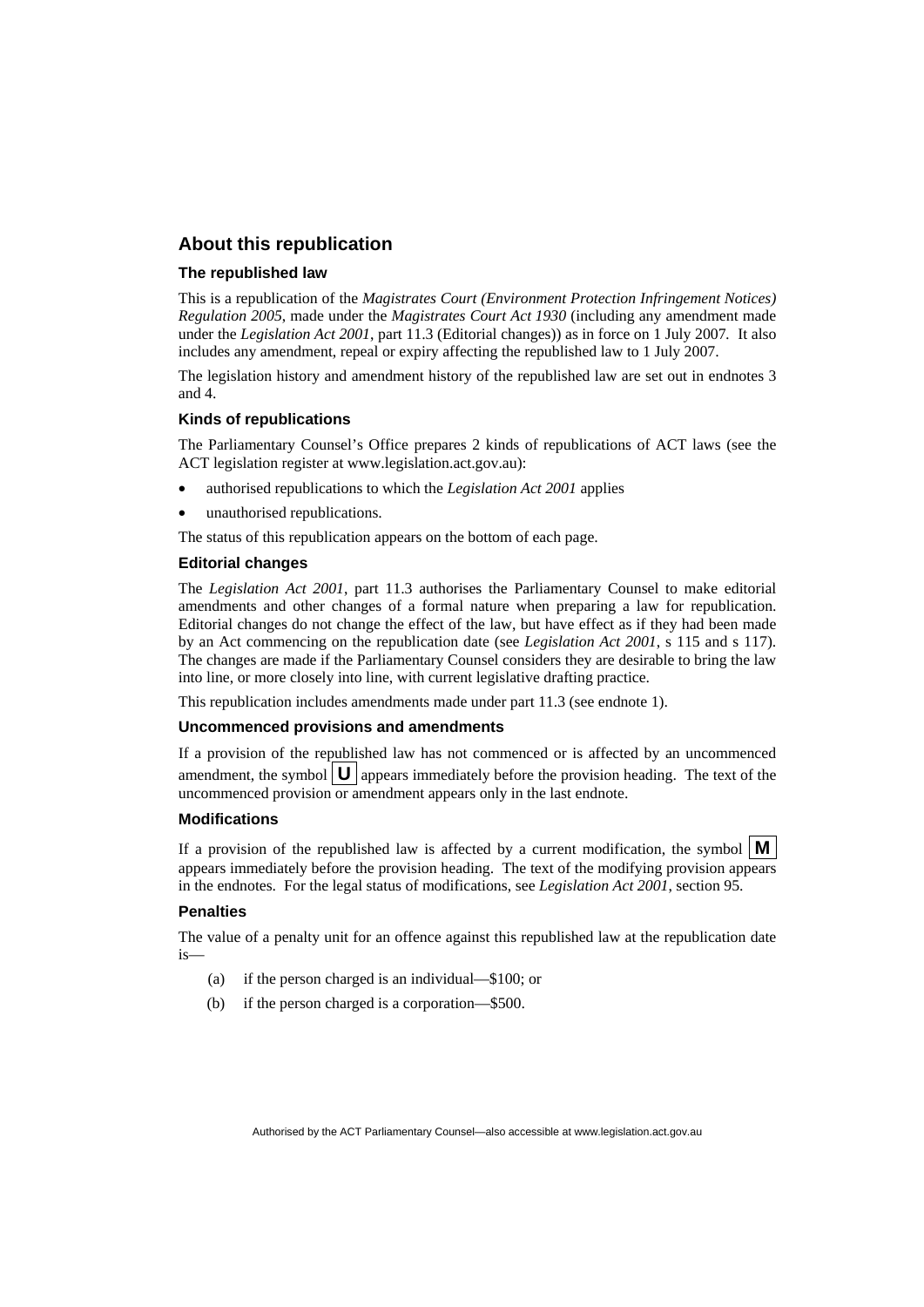

Australian Capital Territory

# **[Magistrates Court \(Environment](#page-4-0)  [Protection Infringement Notices\)](#page-4-0)  [Regulation 2005](#page-4-0)**

made under the

# **[Magistrates Court Act 1930](#page-4-0)**

# **Contents**

|                |                                                                                    | Page       |
|----------------|------------------------------------------------------------------------------------|------------|
| 1              | Name of regulation                                                                 |            |
| 3              | Purpose of regulation                                                              |            |
| 4              | Dictionary                                                                         | 2          |
| 5              | <b>Notes</b>                                                                       | 2          |
| 6              | Administering authority                                                            | 3          |
| 7              | Infringement notice offences                                                       | 3          |
| 8              | Infringement notice penalties                                                      | 3          |
| 9              | Contents of infringement notices-other information                                 | 4          |
| 10             | Contents of infringement notices—identifying authorised person                     | 4          |
| R3<br>01/07/07 | Magistrates Court (Environment Protection Infringement<br>Notices) Regulation 2005 | contents 1 |

Effective: 01/07/07-06/05/08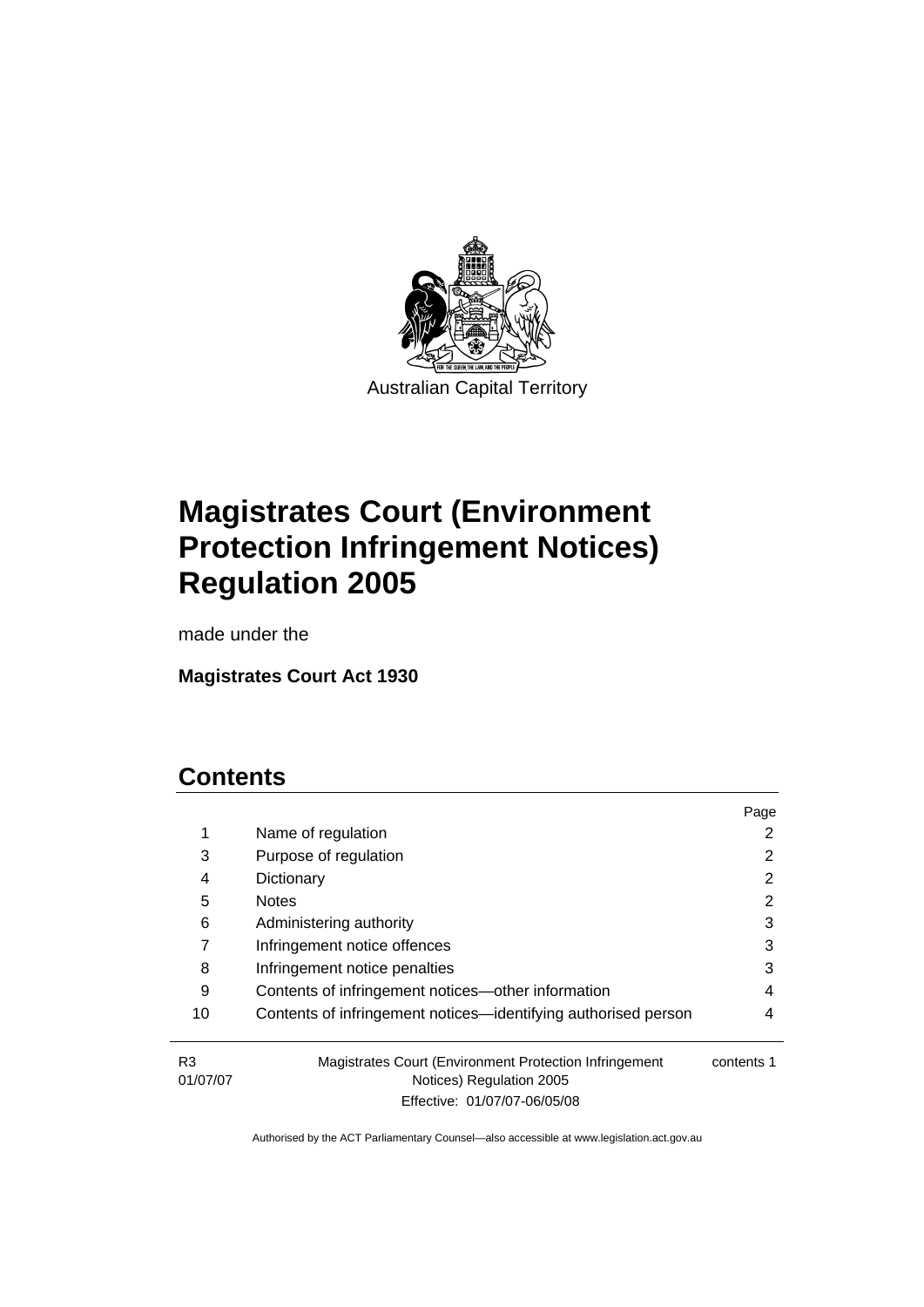| 11         | Contents of reminder notices—identifying authorised person | Page |
|------------|------------------------------------------------------------|------|
| 12         | Authorised people for infringement notice offences         | 5.   |
| 13         | Expiry—sch 1, pt 1.1                                       | 5.   |
| Schedule 1 | Environment protection legislation infringement            |      |

| <b>POLICULE</b> 1 | <u>Eliviloninent protection legislation inimigenient</u><br>notice offences and penalties | 6 |
|-------------------|-------------------------------------------------------------------------------------------|---|
| <b>Part 1.1</b>   | <b>Environment Protection Act 1997</b>                                                    | 6 |
| <b>Part 1.2</b>   | <b>Environment Protection Regulation 2005</b>                                             |   |

| <b>Dictionary</b> |  |
|-------------------|--|
|-------------------|--|

| <b>Endnotes</b> |                        |    |
|-----------------|------------------------|----|
|                 | About the endnotes     | 11 |
| 2               | Abbreviation key       | 11 |
| 3               | Legislation history    | 12 |
| 4               | Amendment history      | 12 |
| 5               | Earlier republications | 13 |

contents 2 Magistrates Court (Environment Protection Infringement Notices) Regulation 2005 Effective: 01/07/07-06/05/08

R3 01/07/07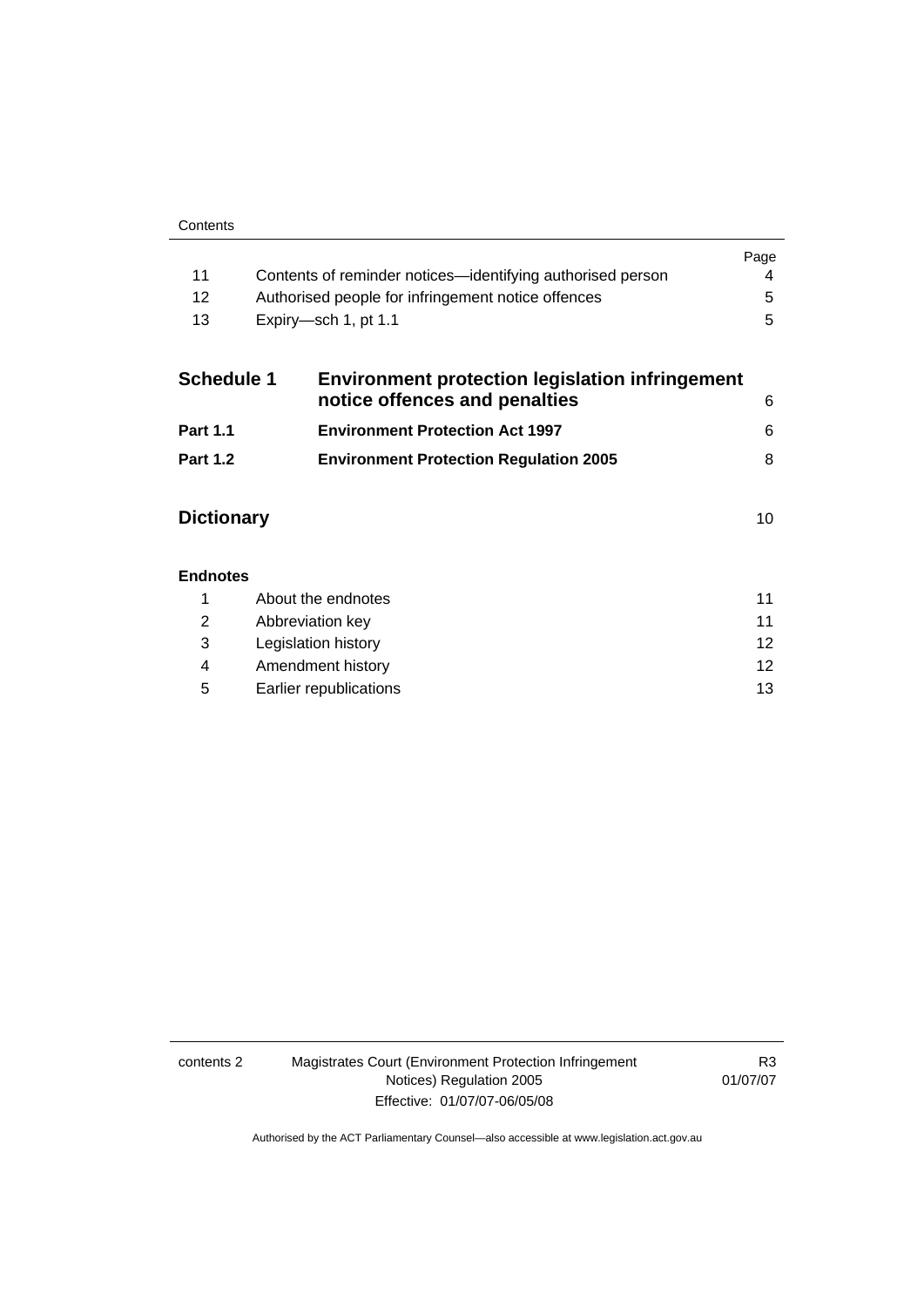<span id="page-4-0"></span>

# **Magistrates Court (Environment Protection Infringement Notices) Regulation 2005**

made under the

l

**Magistrates Court Act 1930** 

R3 01/07/07 Magistrates Court (Environment Protection Infringement Notices) Regulation 2005 Effective: 01/07/07-06/05/08

page 1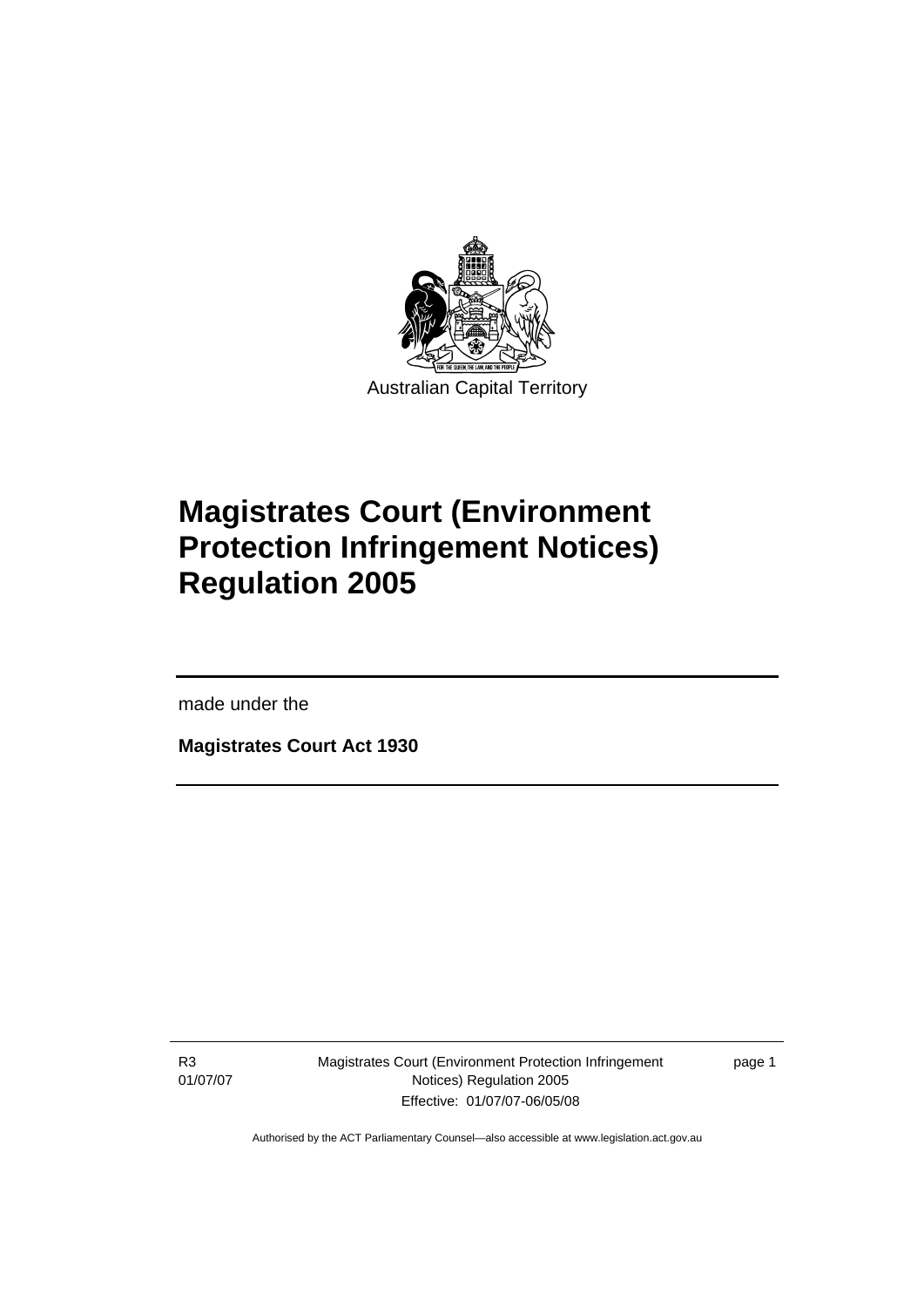### <span id="page-5-0"></span>**1 Name of regulation**

This regulation is the *Magistrates Court (Environment Protection Infringement Notices) Regulation 2005*.

#### **3 Purpose of regulation**

The purpose of this regulation is to provide for infringement notices under the *Magistrates Court Act 1930*, part 3.8 for certain offences against the environment protection legislation.

*Note* The *Magistrates Court Act 1930*, pt 3.8 provides a system of infringement notices for offences against various Acts. The infringement notice system is intended to provide an alternative to prosecution.

#### **4 Dictionary**

The dictionary at the end of this regulation is part of this regulation.

*Note 1* The dictionary at the end of this regulation defines certain terms used in this regulation, and includes references (*signpost definitions*) to other terms defined elsewhere.

> For example, the signpost definition '*authorised officer*—see the *Environment Protection Act 1997*, dictionary.' means that the term 'authorised officer' is defined in that dictionary and the definition applies to this regulation.

*Note 2* A definition in the dictionary (including a signpost definition) applies to the entire regulation unless the definition, or another provision of the regulation, provides otherwise or the contrary intention otherwise appears (see Legislation Act, s 155 and s 156 (1)).

### **5 Notes**

A note included in this regulation is explanatory and is not part of this regulation.

*Note* See the Legislation Act, s 127 (1), (4) and (5) for the legal status of notes

|--|--|

Magistrates Court (Environment Protection Infringement Notices) Regulation 2005 Effective: 01/07/07-06/05/08

R3 01/07/07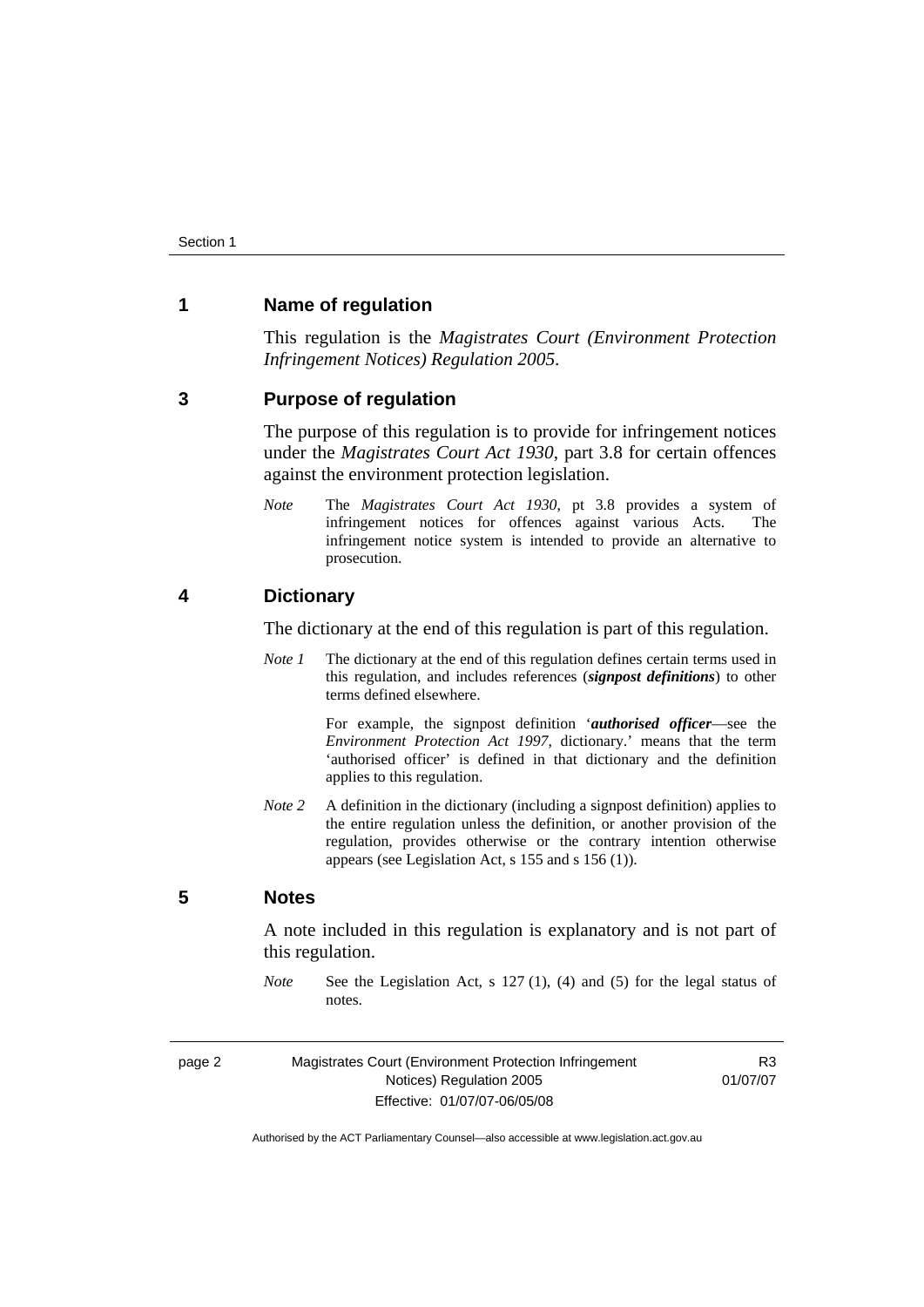## <span id="page-6-0"></span>**6 Administering authority**

The administering authority for an infringement notice offence against the environment protection legislation is the environment protection authority.

#### **7 Infringement notice offences**

The *Magistrates Court Act 1930*, part 3.8 applies to an offence against a provision of the environment protection legislation mentioned in schedule 1, column 2.

# **8 Infringement notice penalties**

- (1) The penalty payable by an individual for an offence against the environment protection legislation, under an infringement notice for the offence, is the amount mentioned in schedule 1, column 4 of the item applying to the offence or, if there is more than 1 amount mentioned in the column, the amount applying to the individual.
- (2) The penalty payable by a corporation for an offence against the environment protection legislation, under an infringement notice for the offence, is 5 times the amount mentioned in schedule 1, column 4 of the item applying to the offence or, if there is more than 1 amount mentioned in the column, the amount applying to the corporation.
- (3) The cost of serving a reminder notice for an infringement notice offence against the environment protection legislation is \$34.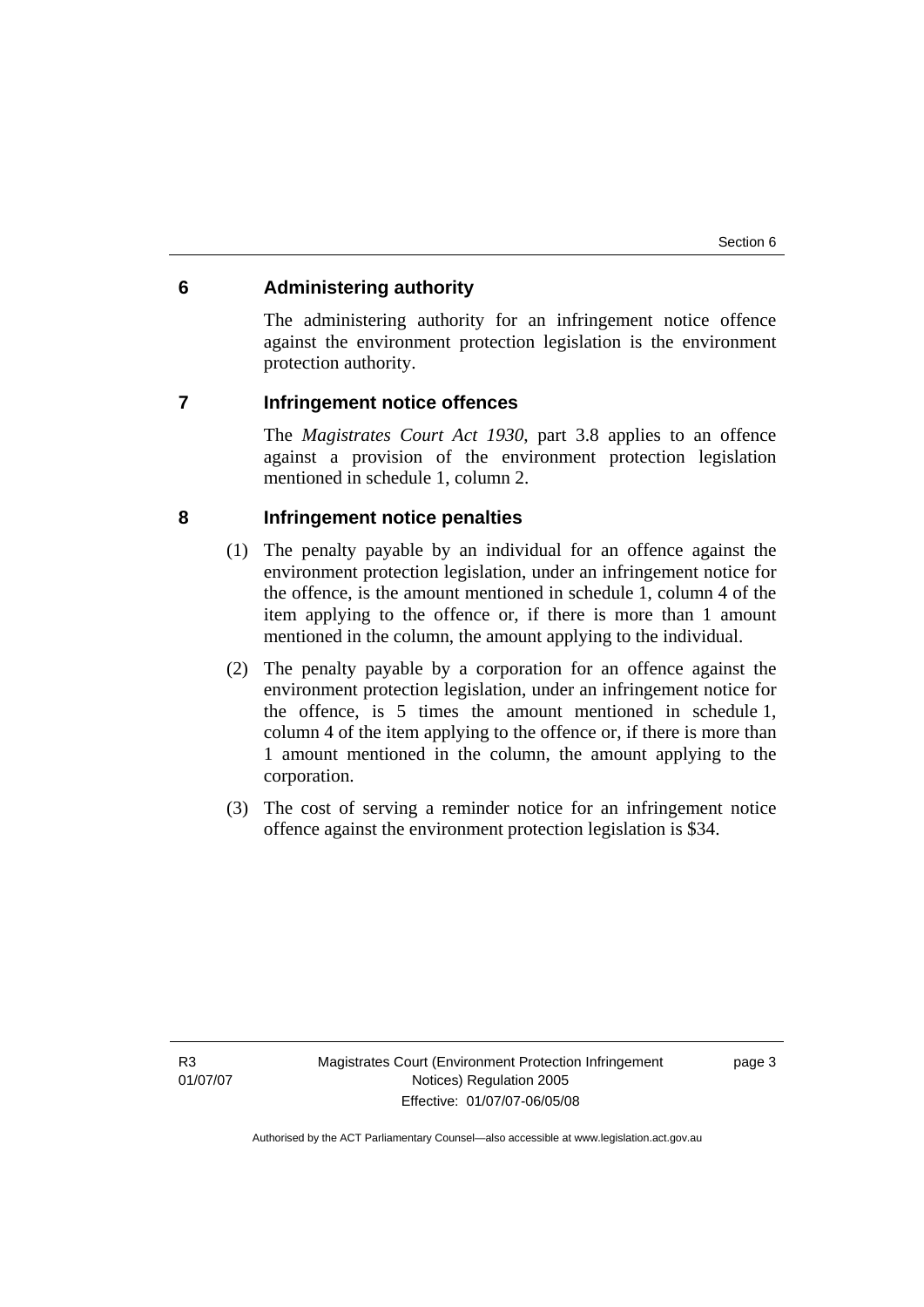#### <span id="page-7-0"></span>**9 Contents of infringement notices—other information**

- (1) An infringement notice served on a company by an authorised person for an infringement notice offence against the environment protection legislation must include the company's ACN.
	- *Note* The requirement under this section is additional to the requirement under the *Magistrates Court Act 1930*, s 121 (1) (c).
- (2) In this section:

*company* means a company registered under the Corporations Act.

## **10 Contents of infringement notices—identifying authorised person**

An infringement notice served on a person by an authorised person for an infringement notice offence against the environment protection legislation must identify the authorised person by—

- (a) the authorised person's full name, or surname and initials; or
- (b) any unique number given, for this regulation, to the authorised person by the administering authority.

## **11 Contents of reminder notices—identifying authorised person**

A reminder notice served on a person by an authorised person for an infringement notice offence against the environment protection legislation must identify the authorised person by—

- (a) the authorised person's full name, or surname and initials; or
- (b) any unique number given, for this regulation, to the authorised person by the administering authority.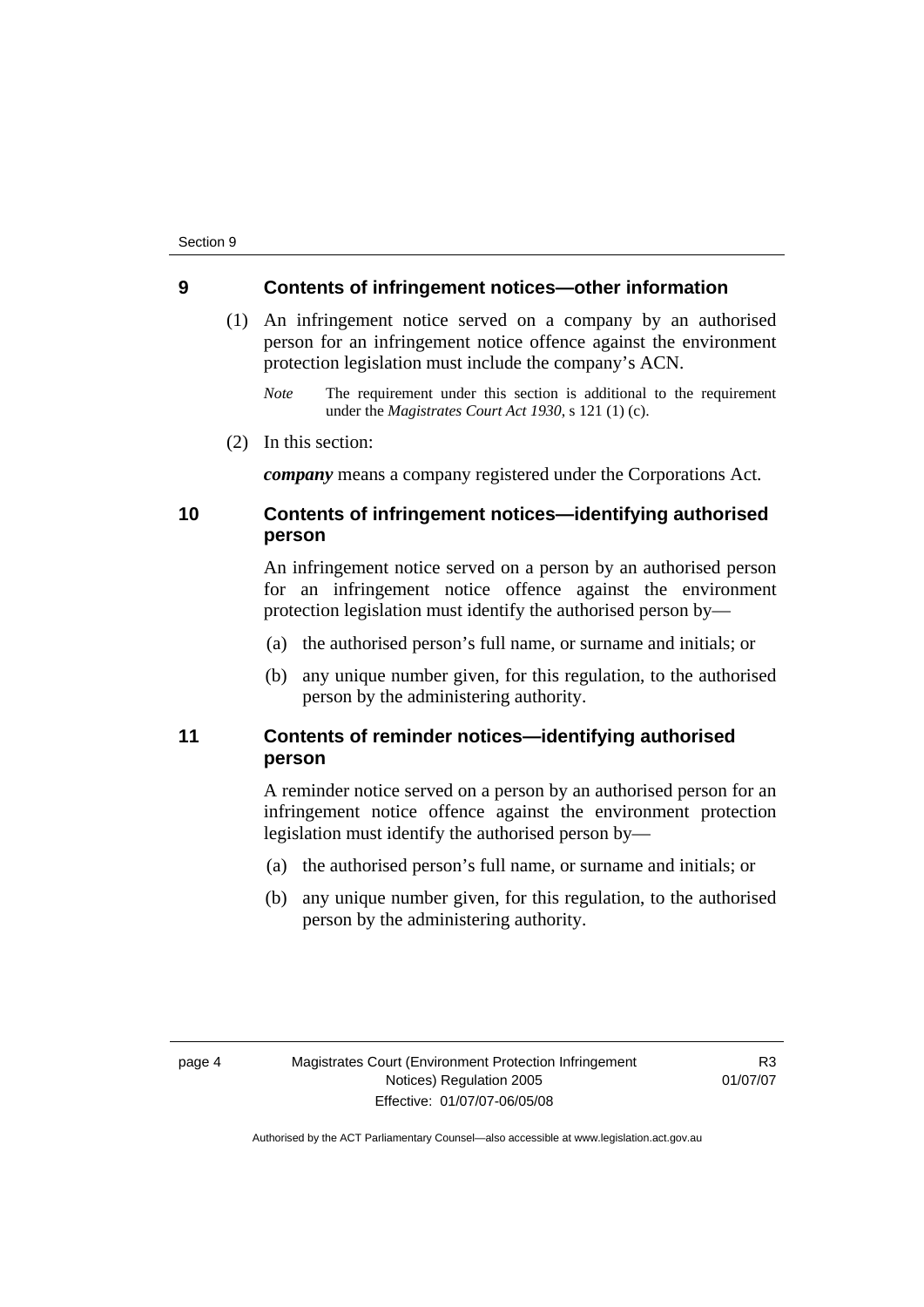### <span id="page-8-0"></span>**12 Authorised people for infringement notice offences**

An authorised officer may serve—

- (a) an infringement notice for an infringement notice offence against the environment protection legislation; and
- (b) a reminder notice for an infringement notice offence against the environment protection legislation.
- *Note* For how documents may be served, see the Legislation Act, pt 19.5.

# **13 Expiry—sch 1, pt 1.1**

- (1) Schedule 1, part 1.1 expires on the default application date.
- (2) In this section:

*default application date*—see the Criminal Code, section 10.

*Note* This date is the date the provisions of the Criminal Code, ch 2 apply to all ACT offences.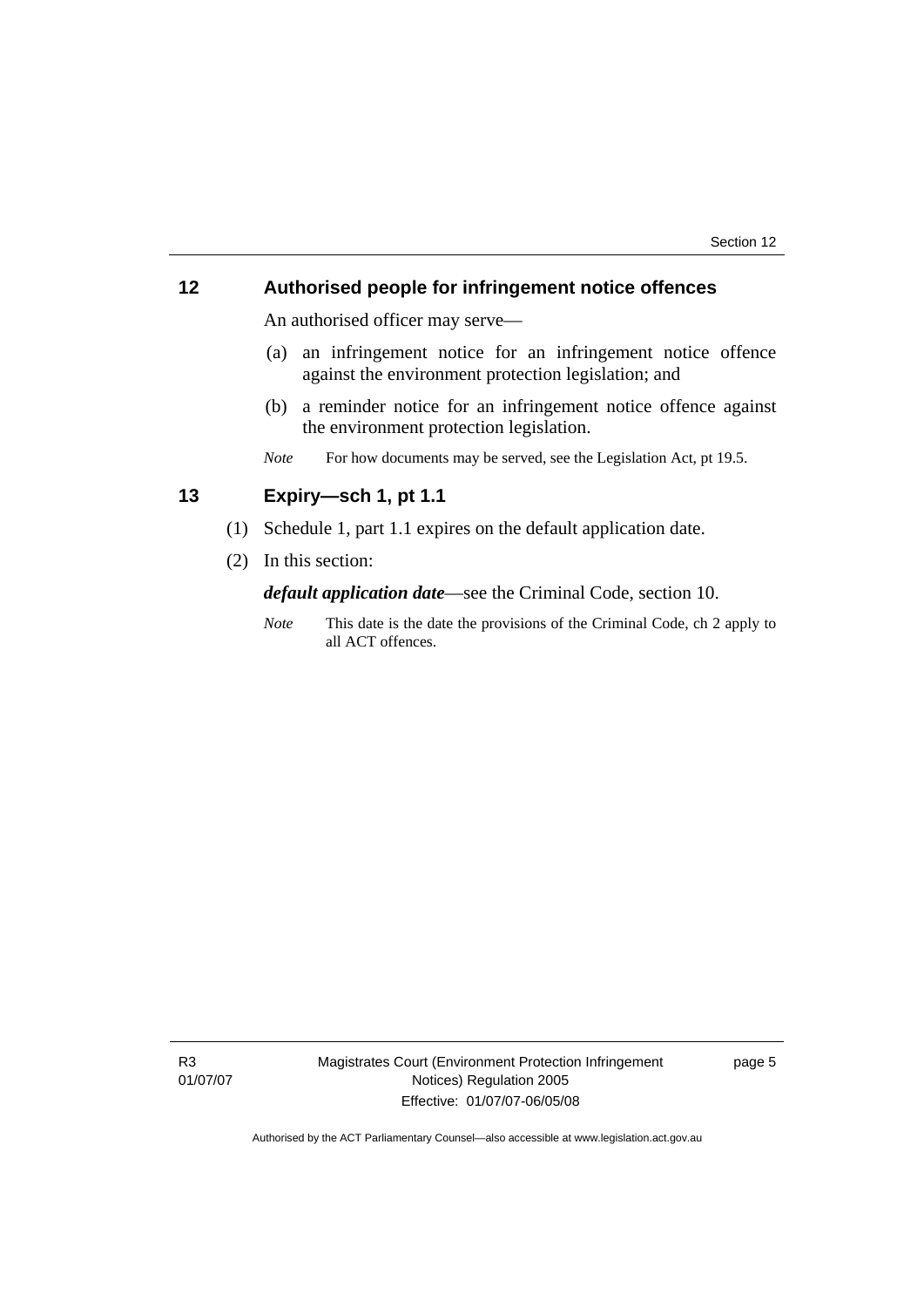<span id="page-9-0"></span>

| Schedule 1      | Environment protection legislation infringement notice offences and |
|-----------------|---------------------------------------------------------------------|
|                 | penalties                                                           |
| <b>Part 1.1</b> | <b>Environment Protection Act 1997</b>                              |

# **Schedule 1 Environment protection legislation infringement notice offences and penalties**

(see s 7 and s 8)

# **Part 1.1 Environment Protection Act 1997**

| column 1<br>item | column <sub>2</sub><br>offence provision and, if relevant,<br>case | column 3<br>offence penalty<br>(penalty units) | column 4<br>infringement<br>penalty (\$) |
|------------------|--------------------------------------------------------------------|------------------------------------------------|------------------------------------------|
| $\mathbf{1}$     | 42(1)                                                              | 200                                            | 1 0 0 0                                  |
| $\overline{2}$   | 42(2)                                                              | 200                                            | 1 0 0 0                                  |
| 3                | 44 (1)                                                             | 200                                            | 1 0 0 0                                  |
| $\overline{4}$   | 45(1)                                                              | 200                                            | 1 0 0 0                                  |
| 5                | 67                                                                 | 10                                             | 50                                       |
| 6                | 69(3)                                                              | 50                                             | 500                                      |
| $\overline{7}$   | 71 $(3)$ $(a)$                                                     |                                                |                                          |
| 7.1              | if notice under 71 $(1)(c)$                                        | 50                                             | 500                                      |
| 7.2              | if notice under $71(2)(a)$                                         | 50                                             | 500                                      |
| 8                | 71(3)(b)                                                           | 50                                             | 500                                      |
| 9                | 76(5)                                                              | 50                                             | 500                                      |
| 10               | 77(3)                                                              | 50                                             | 500                                      |
| 11               | 78(5)                                                              | 50                                             | 500                                      |

page 6 Magistrates Court (Environment Protection Infringement Notices) Regulation 2005 Effective: 01/07/07-06/05/08

R3 01/07/07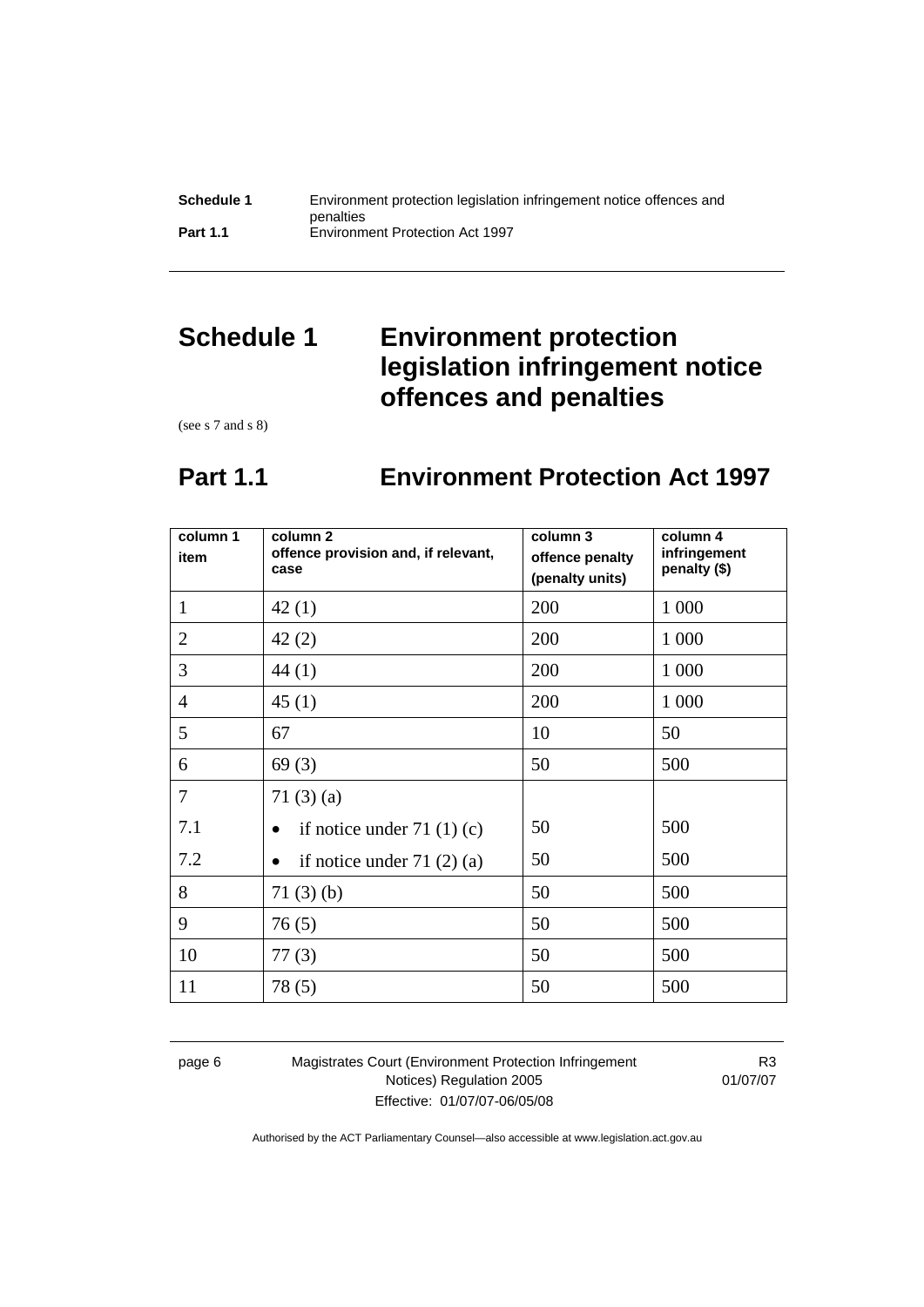#### Environment protection legislation infringement notice offences and penalties **Schedule 1**  Environment Protection Act 1997 **Part 1.1**

| column 1<br>item | column <sub>2</sub><br>offence provision and, if relevant,<br>case | column 3<br>offence penalty<br>(penalty units) | column 4<br>infringement<br>penalty (\$) |
|------------------|--------------------------------------------------------------------|------------------------------------------------|------------------------------------------|
| 12               | 82(3)                                                              | 50                                             | 500                                      |
| 13               | 84(3)(a)                                                           |                                                |                                          |
| 13.1             | if notice under $84(1)(c)$                                         | 50                                             | 500                                      |
| 13.2             | if notice under $84(2)(a)$<br>$\bullet$                            | 50                                             | 500                                      |
| 14               | 84(3)(b)                                                           | 50                                             | 500                                      |
| 15               | 92 (4)—if failure to comply<br>with $92(1)$                        | 50                                             | 1 000                                    |
| 16               | 134                                                                | 100                                            | 500                                      |
| 17               | 139(3)                                                             | 50                                             | 500                                      |
| 18               | 141                                                                | 50                                             | 100                                      |
| 19               | 142                                                                | 100                                            | 500                                      |
| 20               | 148(1)                                                             | 20                                             | 250                                      |
| 21               | 149(1)                                                             | 20                                             | 250                                      |
| 22               | 149(4)                                                             | 50                                             | 250                                      |
| 23               | 159A(1)                                                            | 10                                             | 100                                      |

R3 01/07/07 Magistrates Court (Environment Protection Infringement Notices) Regulation 2005 Effective: 01/07/07-06/05/08

page 7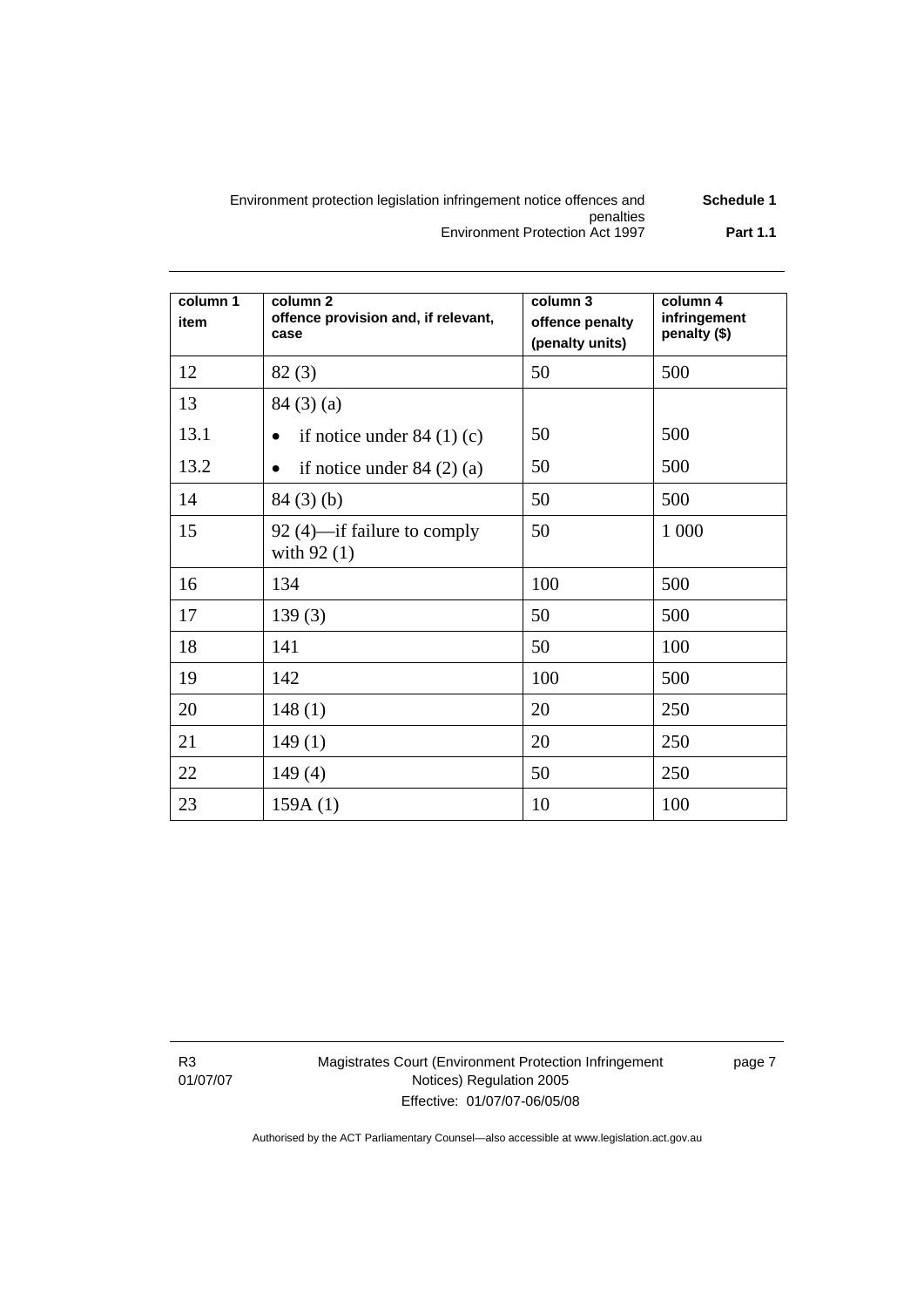<span id="page-11-0"></span>

| Schedule 1      | Environment protection legislation infringement notice offences and |
|-----------------|---------------------------------------------------------------------|
|                 | penalties                                                           |
| <b>Part 1.2</b> | <b>Environment Protection Regulation 2005</b>                       |

# **Part 1.2 Environment Protection Regulation 2005**

| column 1<br>item | column <sub>2</sub><br>offence provision and, if relevant,<br>case | column 3<br>offence penalty<br>(penalty units) | column 4<br>infringement<br>penalty<br>$($ \$) |
|------------------|--------------------------------------------------------------------|------------------------------------------------|------------------------------------------------|
| $\mathbf{1}$     | 9(1)                                                               | 5                                              | 100                                            |
| $\overline{2}$   | 10(1)(b)(i)                                                        | 10                                             | 120                                            |
| $\overline{3}$   | $10(1)$ (b) (ii)                                                   | 10                                             | 120                                            |
| $\overline{4}$   | $10(3)$ (b) (i)                                                    | 10                                             | 120                                            |
| 5                | $10(3)$ (b) (ii)                                                   | 10                                             | 120                                            |
| 6                | 11(5)                                                              | 10                                             | 120                                            |
| $\overline{7}$   | 12(1)                                                              | 5                                              | 100                                            |
| 8                | 15(1)                                                              | 10                                             | 200                                            |
| 9                | 15(2)                                                              | 10                                             | 200                                            |
| 10               | 39(1)                                                              | 10                                             | 200                                            |
| 11               | 39(2)                                                              | 10                                             | 200                                            |
| 12               | 40(1)                                                              | 10                                             | 120                                            |
| 13               | 40(2)                                                              | 10                                             | 120                                            |
| 14               | 44(1)                                                              | 10                                             | 175                                            |
| 15               | 44(2)                                                              | 10                                             | 100                                            |
| 16               | 45 $(1)(a)$                                                        | 10                                             | 100                                            |
| 17               | 45 $(1)$ $(b)$                                                     | 10                                             | 100                                            |

page 8 Magistrates Court (Environment Protection Infringement Notices) Regulation 2005 Effective: 01/07/07-06/05/08

R3 01/07/07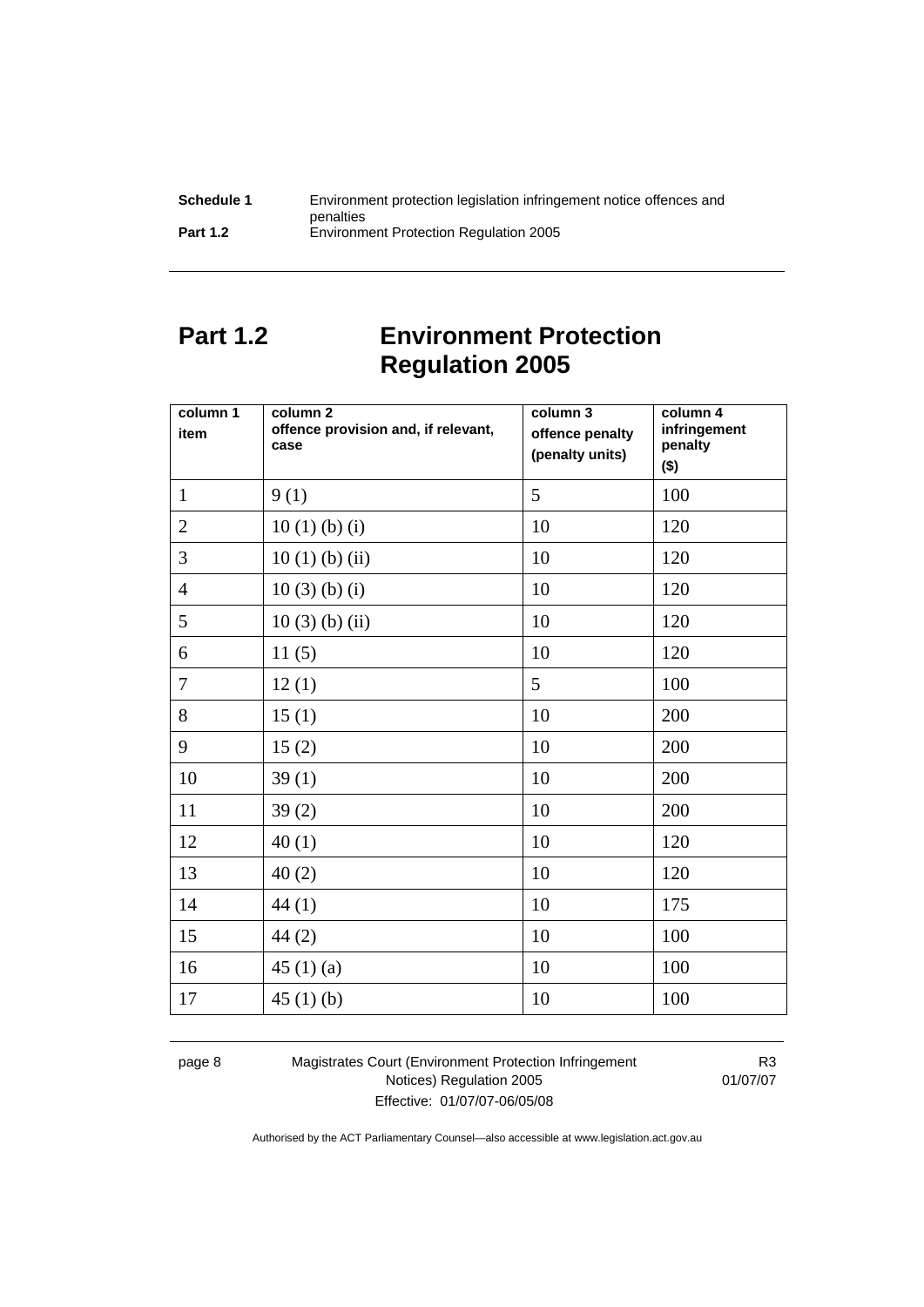#### Environment protection legislation infringement notice offences and penalties **Schedule 1**  Environment Protection Regulation 2005 **Part 1.2**

| column 1<br>item | column <sub>2</sub><br>offence provision and, if relevant,<br>case | column 3<br>offence penalty<br>(penalty units) | column 4<br>infringement<br>penalty<br>$($ \$) |
|------------------|--------------------------------------------------------------------|------------------------------------------------|------------------------------------------------|
| 18               | 46(1)                                                              | 10                                             | 100                                            |
| 19               | 47(1)                                                              | 10                                             | 175                                            |
| 20               | 47(2)                                                              | 10                                             | 175                                            |
| 21               | 48(2)                                                              | 10                                             | 100                                            |
| 22               | 49(2)                                                              | 10                                             | 100                                            |
| 23               | 50(1)                                                              | 10                                             | 200                                            |
| 24               | 55 $(2)$ $(a)$                                                     | 10                                             | 100                                            |
| 25               | 55 $(2)$ $(b)$                                                     | 10                                             | 100                                            |
| 26               | 58(1)                                                              | 10                                             | 100                                            |
| 27               | 58(2)                                                              | 10                                             | 100                                            |
| 28               | 59 $(1)$                                                           | 10                                             | 100                                            |
| 29               | 59 $(2)$                                                           | 10                                             | 100                                            |
| 30               | 60(1)                                                              | 5                                              | 100                                            |
| 31               | 60(2)                                                              | 5                                              | 100                                            |
| 32               | 61(1)                                                              | 10                                             | 100                                            |

R3 01/07/07 Magistrates Court (Environment Protection Infringement Notices) Regulation 2005 Effective: 01/07/07-06/05/08

page 9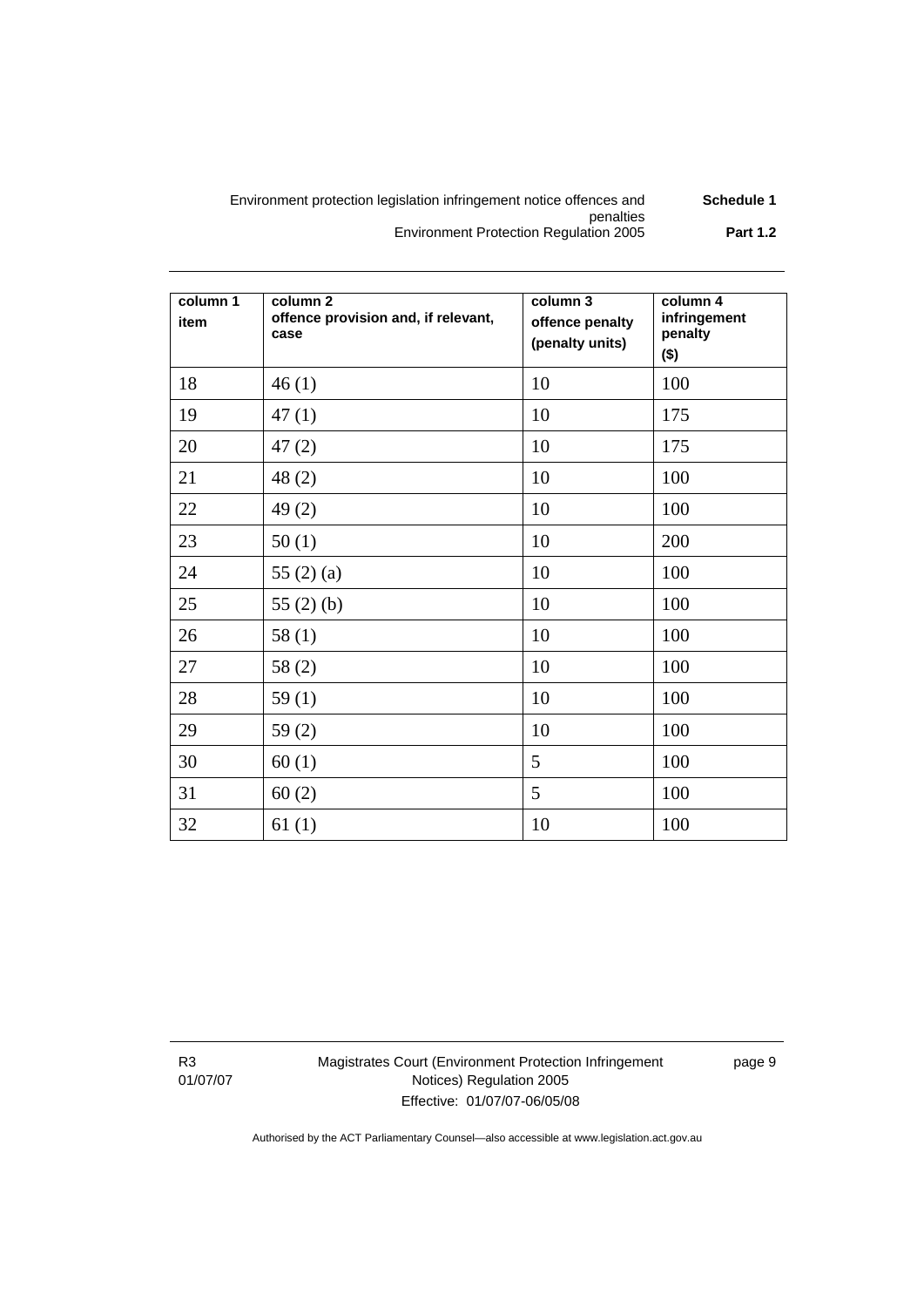# <span id="page-13-0"></span>**Dictionary**

(see  $s$  4)

- *Note 1* The Legislation Act contains definitions and other provisions relevant to this regulation.
- *Note 2* For example, the Legislation Act, dict, pt 1, defines the following terms:
	- corporation
	- Corporations Act
	- environment protection authority
	- individual.
- *Note 3* Terms used in this regulation have the same meaning that they have in the *Magistrates Court Act 1930* (see Legislation Act, s 148). For example, the following terms are defined in the *Magistrates Court Act 1930*, dict:
	- administering authority
	- authorised person
	- infringement notice
	- infringement notice offence
	- reminder notice.

*authorised officer*—see the *Environment Protection Act 1997*, dictionary.

*environment protection legislation* means—

- (a) the *Environment Protection Act 1997*; and
- (b) the *Environment Protection Regulation 2005*.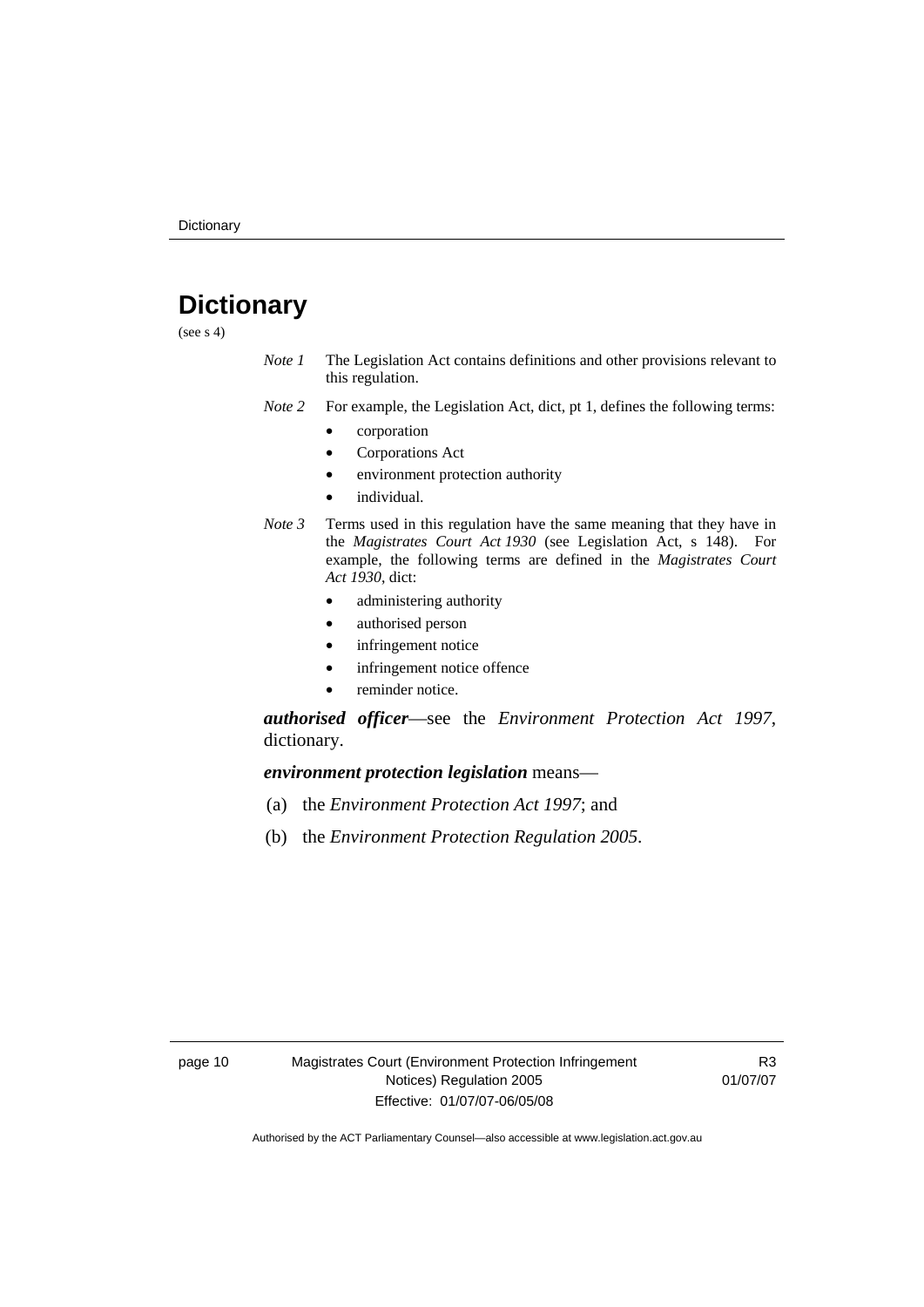#### **Endnotes**

# <span id="page-14-0"></span>**Endnotes**

## **1 About the endnotes**

Amending and modifying laws are annotated in the legislation history and the amendment history. Current modifications are not included in the republished law but are set out in the endnotes.

Not all editorial amendments made under the *Legislation Act 2001*, part 11.3 are annotated in the amendment history. Full details of any amendments can be obtained from the Parliamentary Counsel's Office.

Uncommenced amending laws and expiries are listed in the legislation history and the amendment history. These details are underlined. Uncommenced provisions and amendments are not included in the republished law but are set out in the last endnote.

If all the provisions of the law have been renumbered, a table of renumbered provisions gives details of previous and current numbering.

The endnotes also include a table of earlier republications.

| $am = amended$                               | $ord = ordinance$                         |  |
|----------------------------------------------|-------------------------------------------|--|
| $amdt = amendment$                           | $orig = original$                         |  |
| $ch = chapter$                               | par = paragraph/subparagraph              |  |
| $def = definition$                           | $pres = present$                          |  |
| $dict = dictionary$                          | $prev = previous$                         |  |
| $disallowed = disallowed by the Legislative$ | $(\text{prev}) = \text{previously}$       |  |
| Assembly                                     | $pt = part$                               |  |
| $div = division$                             | $r = rule/subrule$                        |  |
| $exp = expires/expired$                      | $remum = renumbered$                      |  |
| $Gaz = gazette$                              | $reloc = relocated$                       |  |
| $hdg =$ heading                              | $R[X]$ = Republication No                 |  |
| $IA = Interpretation Act 1967$               | $RI = reissue$                            |  |
| $ins = inserted/added$                       | $s = section/subsection$                  |  |
| $LA =$ Legislation Act 2001                  | $sch = schedule$                          |  |
| $LR =$ legislation register                  | $sdiv = subdivision$                      |  |
| $LRA =$ Legislation (Republication) Act 1996 | $sub = substituted$                       |  |
| $mod = modified/modification$                | $SL = Subordinate$ Law                    |  |
| $o = order$                                  | underlining = whole or part not commenced |  |
| $om = omitted/repealed$                      | or to be expired                          |  |
|                                              |                                           |  |

#### **2 Abbreviation key**

R3 01/07/07 Magistrates Court (Environment Protection Infringement Notices) Regulation 2005 Effective: 01/07/07-06/05/08

page 11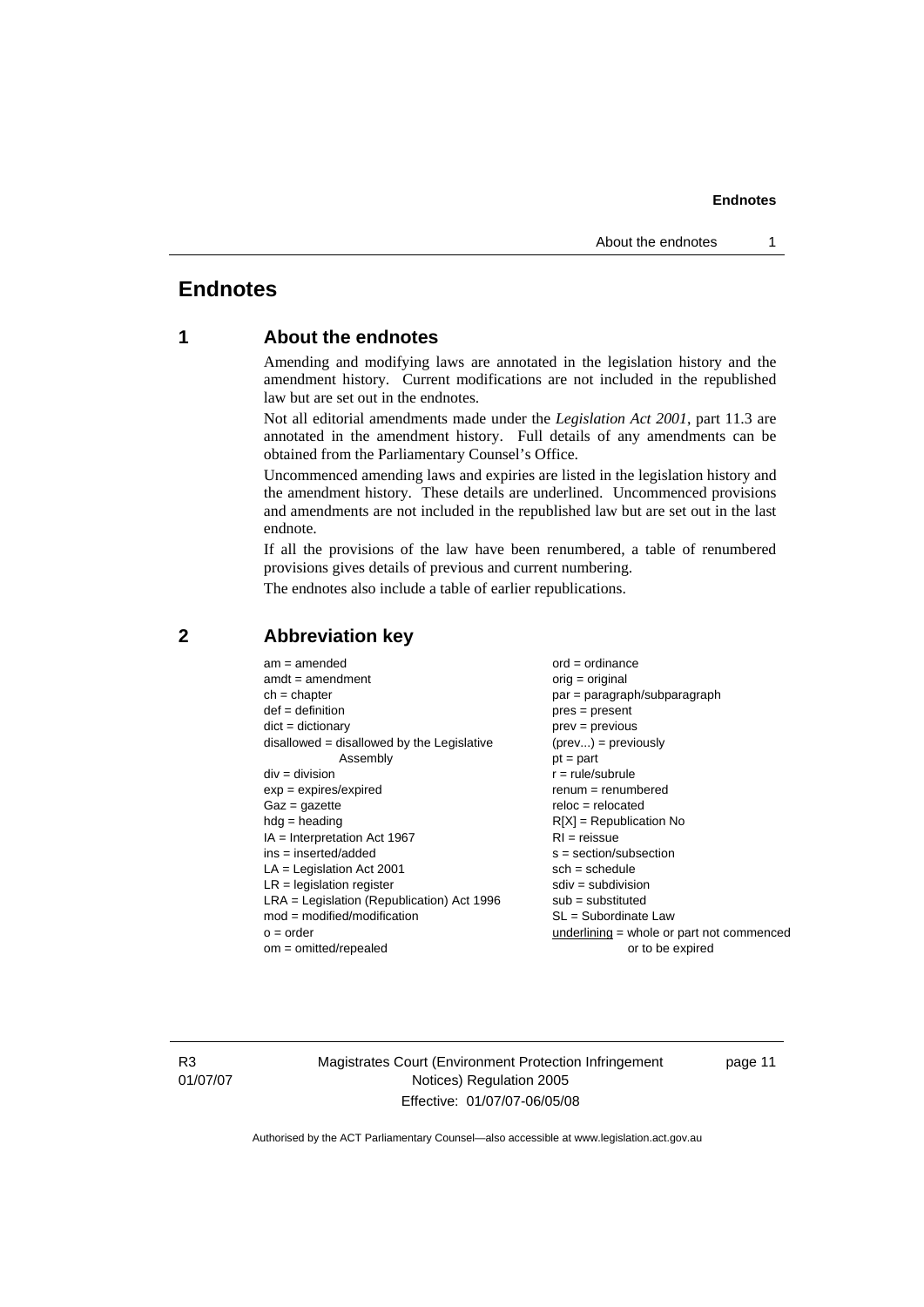#### <span id="page-15-0"></span>**Endnotes**

| Legislation history<br>3 |  |
|--------------------------|--|
|--------------------------|--|

## **3 Legislation history**

#### **Magistrates Court (Environment Protection Infringement Notices) Regulation 2005 SL2005-37**

notified LR 11 November 2005

s 1, s 2 commenced 11 November 2005 (LA s 75 (1)) remainder commenced 12 November 2005 (s 2 and see Statute Law Amendment Act 2005 A2005-20, s 2 (2) and LA s 79)

as amended by

#### **Statute Law Amendment Act 2007 A2007-3 sch 3 pt 3.66**

notified LR 22 March 2007 s 1, s 2 taken to have commenced 1 July 2006 (LA s 75 (2)) sch 3 pt 3.66 commenced 12 April 2007 (s 2 (1))

#### **Environment Protection (Fuel Sales Data) Amendment Act 2007 A2007-17 pt 3**

notified LR 14 June 2007 s 1, s 2 commenced 14 June 2007 (LA s 75 (1)) pt 3 commenced 1 July 2007 (s 2)

**4 Amendment history** 

| <b>Commencement</b><br>s <sub>2</sub>                  | om LA s 89 (4)                                                                                                               |
|--------------------------------------------------------|------------------------------------------------------------------------------------------------------------------------------|
| <b>Dictionary</b><br>s 4                               | am A2007-3 amdt 3.367                                                                                                        |
| <b>Environment Protection Act 1997</b><br>sch 1 pt 1.1 | am A2007-17 s 6; items renum R3 LA<br>exp on the default application date (see s 13 and Criminal<br>Code 2002 A2002-51 s 10) |
| <b>Dictionary</b><br>dict                              | def <i>authorised officer</i> sub A2007-3 amdt 3.368                                                                         |

page 12 Magistrates Court (Environment Protection Infringement Notices) Regulation 2005 Effective: 01/07/07-06/05/08

R3 01/07/07